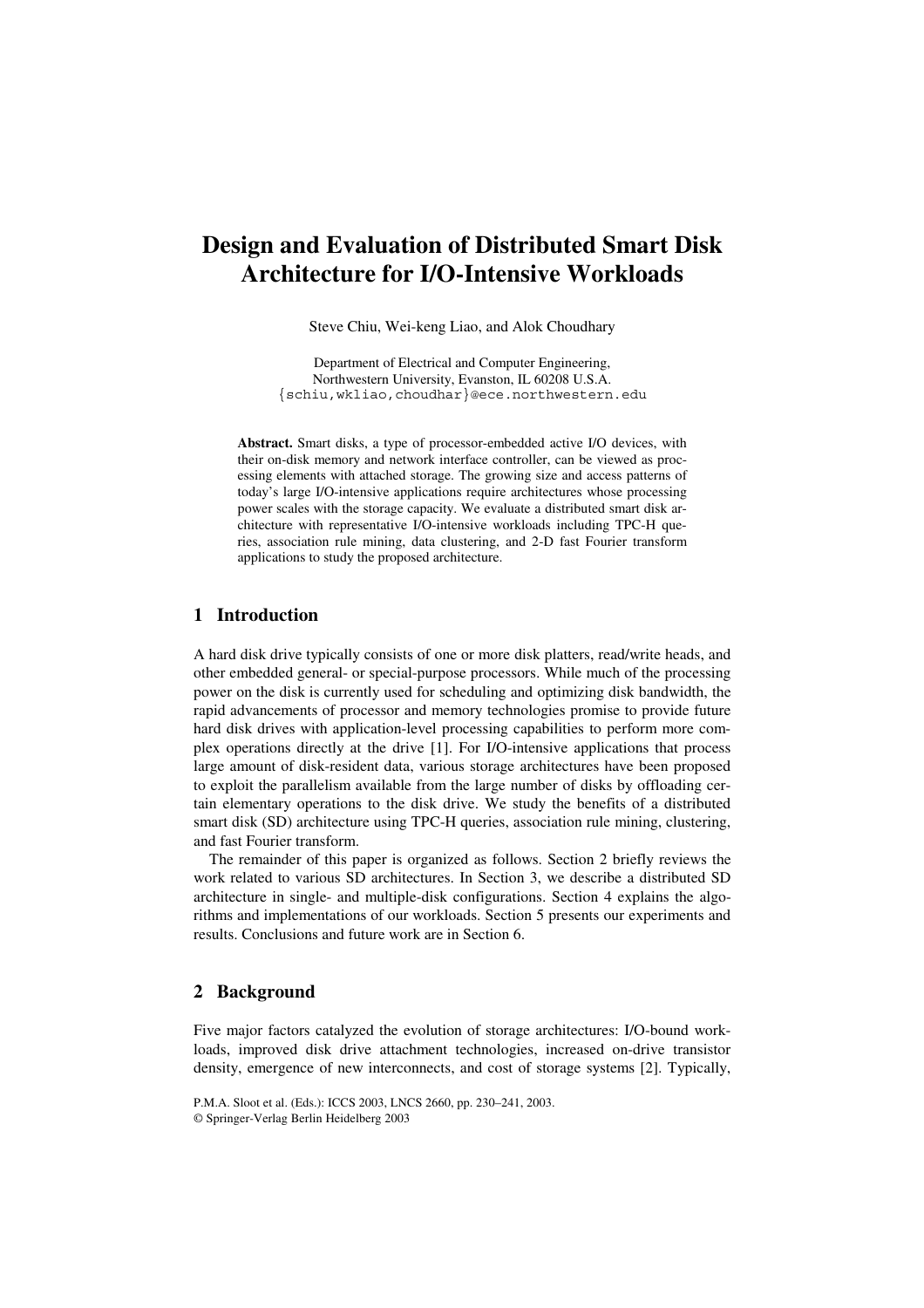a SD consists of an embedded processor, a controller, on-disk memory, local disk space, and a network interface. The embedded processor would have a speed of 300 – 500 MHz, and the memory size between 16 and 128 MB, while the disk space would be in tens of GB or more.

#### **2.1 Database Machines and Parallel Databases**

The concept of performing application-level processing on the disk originates from the research in database machines in the late 1970s. The limited disk bandwidth and the complexity of programming special-purpose hardware at that time eventually lead to the extinction of the database machines. Nevertheless, parallel database research has since produced efficient algorithms for large distributed-memory database servers that employ commodity processing elements [3]. This development and the growing processing power on the disk drive have prompted some researchers to suggesting that all application-level processing would eventually be performed at the disk [4].

#### **2.2 Active Disks, IDISKs, and Smart Disks**

Processor-embedded disk architectures changed the processing model of large databases by offloading I/O-intensive tasks to the disk. Thus, rather than sending to the host, data are filtered or processed directly at the disk, significantly reducing the network traffic between host and disk. Taking this approach, an Active Disk architecture was proposed by assuming application-level on-disk processing and large on-disk memory [5]. Active Disks use a stream-based programming model to address the software structure and implementation, in which host-resident code interacts with disk-resident code using streams [6]. The Active Disks work in [7] investigated scanbased algorithms for databases, nearest neighbor search, frequent sets, and edge detection. The Intelligent Disks (IDISKs) [8], proposed to succeed networks of workstations, uses on-disk integrated processor-in-memory called IRAM, and can perform direct disk-to-disk communication.

 The Smart Disks architecture [9] introduced operation bundling to optimize query execution. Execution of each operation bundle is offloaded to the disk. While data transfer between disks was through the central unit, there was less involvement by the central unit in the overall query execution. Results from [9] showed that Smart Disks outperformed both host-based and cluster systems in comparable configurations.

#### **3 Distributed Smart Disks (SD) Architecture**

We propose a fully distributed SD architecture, where a SD group consists of SDs interconnected by a switched network. Applications such as database queries can be applied onto the group from a remote client. Figure 1 illustrates this single SD group (SDG) architecture. To exchange, combine, or re-distribute data within an SDG, data is communicated between the involved SDs without being routed through the client. For data queries to multiple database machines located remotely across the network, communication within a SDG as well as between several SDGs will be necessary. As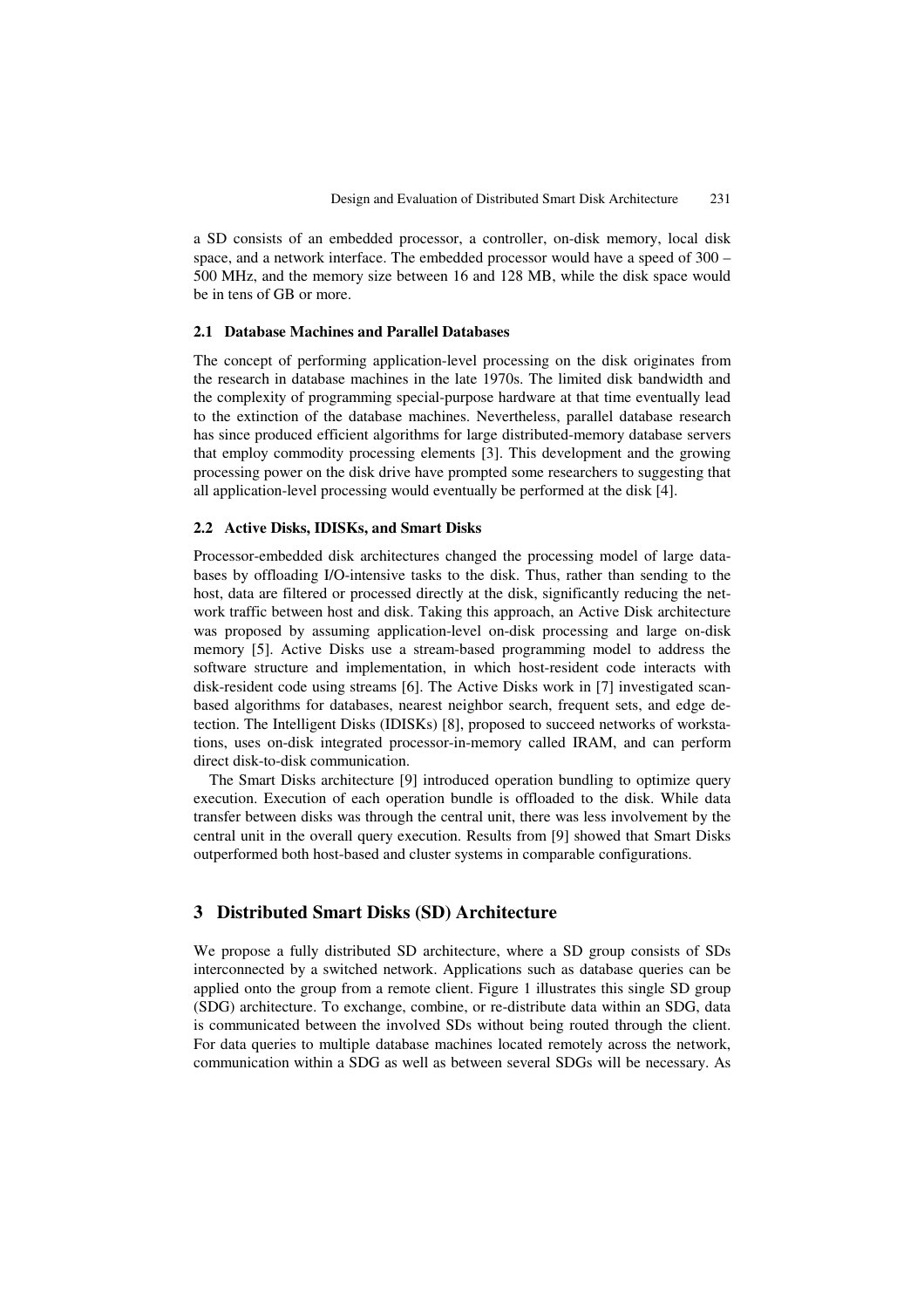shown in Figure 2 of the multiple-SDG architecture, inter-SDG communication would occur when databases reside on separate SDGs, which may belong to different storage area networks that are connected to a common router. This architecture exploits data parallelism to meet the storage, computation, and communication requirements of future I/O-intensive applications. The architecture would utilize emerging interconnect technologies for low-latency and high-bandwidth data communication.

# **3.1 Storage Interconnect**

Since the design of the SD architecture pushes data queries down to the disk, a network with high connectivity is favorable as its communication infrastructure. Traditional I/O architectures employ PCI/PCI-X bus protocols to communicate with storage systems and networks. Recent research on network-attached storage systems suggests the use of switched networks to maintain sufficient I/O bandwidth. We use the Infini-Band Architecture (IBA) [10] to represent the storage interconnect. IBA networks employ channel-based switched fabric, host/target channel adaptors (HCA/TCA), switches and routers to provide simultaneous point-to-point communications between end nodes. All end nodes communicate through switches with any other nodes in a subnet; or via a router to another end node.



**Fig. 1.** The single smart disk group (SDG) architecture

# **4 Workloads: TPC-H, ARM, Data Clustering, and 2-D FFT**

### **4.1 TPC-H Queries**

For distributed SD architectures, performing parallel database operations is one of the logical approaches to exploit data parallelism. We used full queries  $Q_1$ ,  $Q_6$  and  $Q_{12}$ from the TPC-H benchmark suite to define our database workload.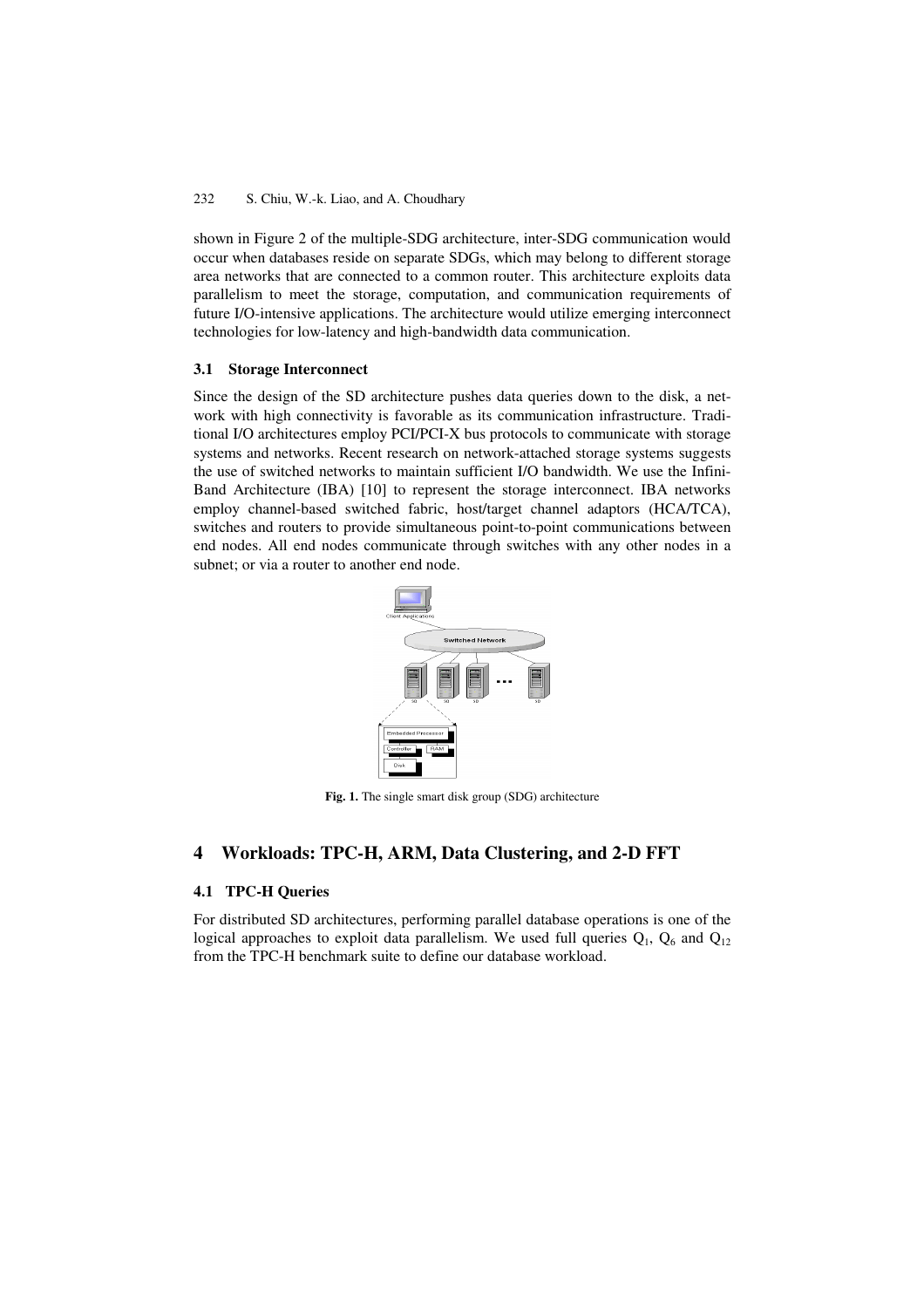

**Fig. 2.** The multiple-SDG architecture over an InfiniBand-based network

# **4.1.1 Query Primitives**

We offloaded the *scan*, *join*, *sort*, *group-by* and *aggregate* primitives to the SDs, and implemented these primitives in parallel. We assume the database tables are evenly distributed across all SDs so that full parallelism of database queries can be exploited. In our implementation, the entire processing of a primitive is performed on the SDs without the remote client's participation or management. The *scan* primitive is implemented by sequentially retrieving and evaluating every tuple in the disk-resident data. The main purpose of *scan* is to filter data for further processing. Due to the limited amount of on-disk memory, out-of-core paging strategy was implemented. Since *scan* involves only local disk access, there is no inter-disk communication. For the remaining primitives, disk-to-disk communication is required. We adopted an out-of-core parallel bucket sort [11] for our *sort* implementation. It has four stages: sampling, redistribution, internal sort, and external merge. Since *group-by* and *aggregate* are usually combined with *sort* and each is performed with a global communication, an analysis on *sort* would cover *group-by* and *aggregate*.

### **4.1.2** *Join* **with Two SDGs**

Two scenarios exist for the *join*: the two tables to be joined can reside in the same or different SDGs, or likewise, in one or more database machines. The former is the traditional implementation of a parallel *join*. In this work, we are interested in the latter scenario. Assume that the two tables to be joined, R and S, reside in SDG 1 and 2, respectively. Parallel join of these two tables will thus involve both intra- and inter-SDG communications. Assuming R is evenly partitioned across *P* SDs and S is evenly partitioned across *Q* SDs (*P* need not equal *Q*), the *join* processing proceeds as illustrated in Figure 3. Each SDG, denoted "SDG 1" or "SDG 2", starts by locally hashing its R or S tuples into "destination files" (or send buffers) for each of the SDs in both SDG 1 and SDG 2. Each SD then reads the tuples from its local "destination files", and sends the tuples to their destination SDs. Meanwhile, each SD also receives tuples destined for it from both SDGs. Upon completion of this re-distribution phase, each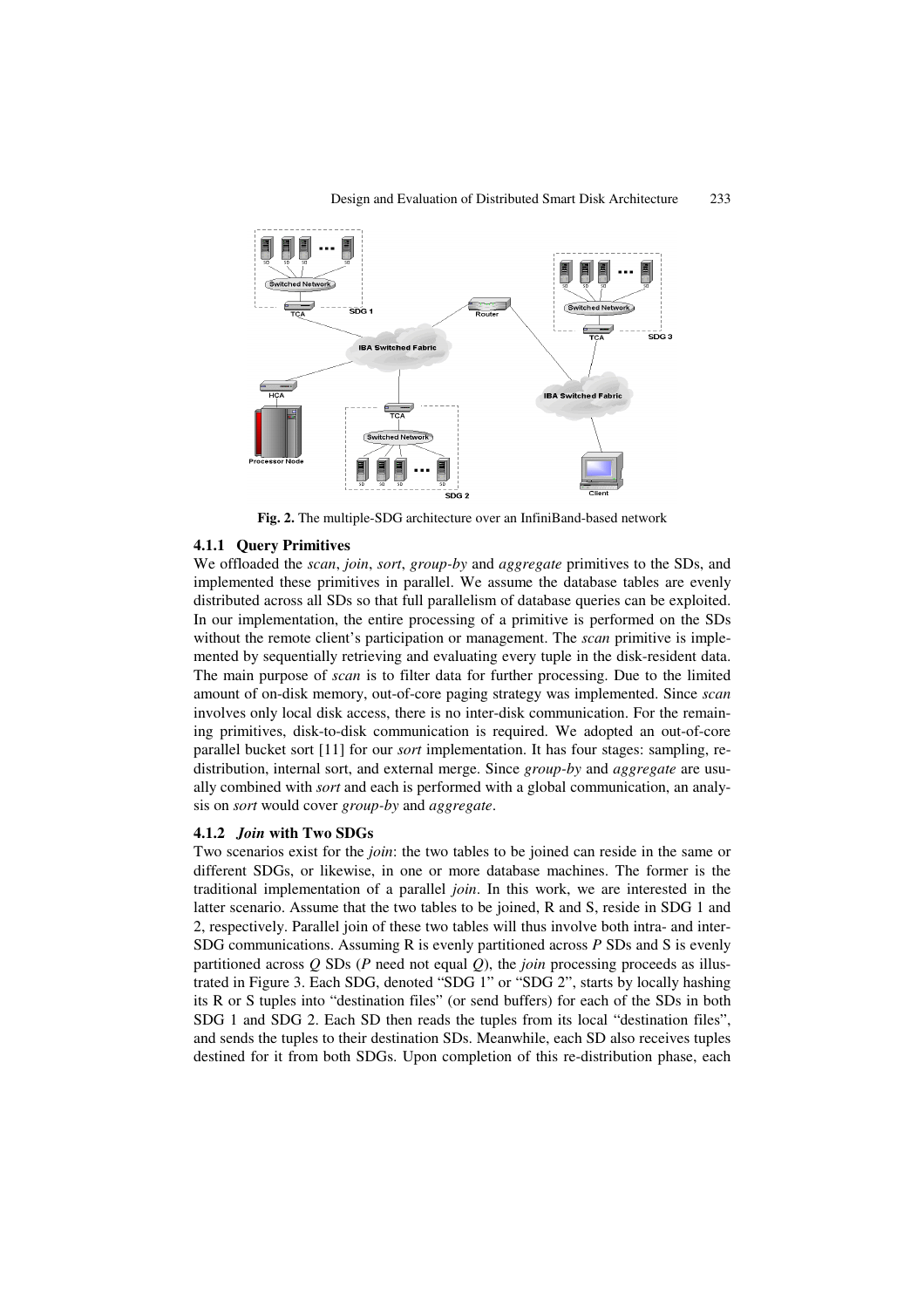SD will hold its R and S tuples, which are joined locally using a simple nested-loop join algorithm.

## **4.1.3 Full Query Execution**

We assume that input tables are initially distributed across the SDs, and use PSQL's (a PostgreSQL database) *explain* command [12], along with TPC-H executable query text files to generate the query plans. The processing flow of these full TPC-H queries proceeds according to the full query execution protocol specified in Table 1.



**Fig. 3.** Processing of *join* from two separate SDGs.

| Table 1: TPC-H full query execution protocol |  |  |
|----------------------------------------------|--|--|
|----------------------------------------------|--|--|

| <b>TASK</b>                | <b>REMOTE CLIENT</b>          | <b>SMART DISKS</b>      |
|----------------------------|-------------------------------|-------------------------|
| Query parsing/optimization | Parse and optimize query      |                         |
| Query plan generation      | Generate query plan           |                         |
| Query execution            | Send the query plan to SDs    | Receive the query plan  |
|                            | completion<br>Await<br>signal | Execute the query plan  |
|                            | from SDs                      | - Perform primitives    |
|                            |                               | $-$ Re-distribute data  |
|                            |                               | - Store results locally |
|                            |                               | - Communicate data      |
|                            |                               | Signal client of com-   |
|                            | Receive signal from the SDs   | pletion                 |
| Response to user           | Receive results from the SDs  | Send results to client  |
|                            | Respond to user               |                         |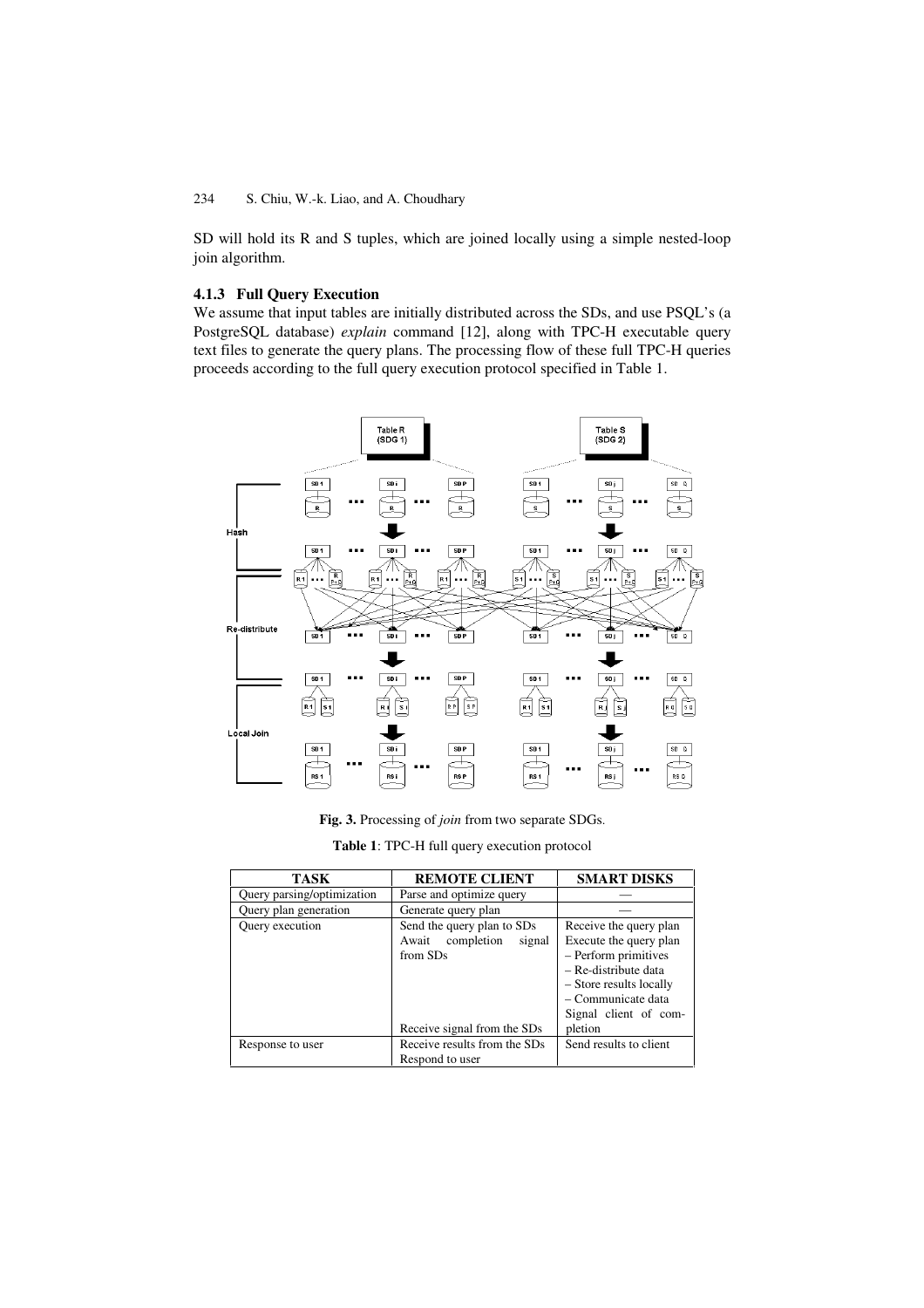### **4.2 Association Rule Mining (ARM) and Frequent Set Counting (FSC)**

ARM techniques have been used to help address marketing questions such as "the 90% of customers who buy A probably also buy B". Given a collection of transactions *T* and each transaction contains items from an itemset *I*, an association rule takes on the expression  $X \Rightarrow Y$ , where itemset  $X \subseteq I$  and itemset  $Y \subseteq I$ . An association rule  $X \Rightarrow Y$ *Y* holds in *T* with a confidence *C* and a support *S*, if at least *C*% of all the transactions (in *T*) containing *X* also contain *Y*, and  $X \Rightarrow Y$  exists in at least *S*% of all the transactions in *T* [13,14]. Typically, an ARM process consists of two phases. In the first phase, a set of *frequent* itemsets is found. In the second phase, the rules that satisfy the minimum *S* and the minimum confidence *C* are identified.

#### **4.2.1 Count Distribution and Hybrid Distribution Methods**

Our ARM FSC primitive exploits the total memory of an SD system for higher efficiency. The Count Distribution (CD) method is based on the *Apriori* algorithm in [15]. In the CD method, each SD executes the *Apriori* algorithm serially, followed by a global reduction to obtain the final results. The Hybrid Distribution (HD) method partitions the frequent itemsets into sufficiently large sections, then assign a group of SDs to each section. Thus, the HD method dynamically configures the processor grid for more effective load balancing.

### **4.3 Clustering for Large Data Sets**

Clustering techniques help discover interesting patterns (called clusters) from large data sets. Such patterns often exist in high-dimensional space. Common applications that exploit clustering techniques include collaborative filtering [16], organization of document datasets [17], image processing and seismic studies, to name a few. Efficient clustering techniques address data and noise that both exist in high-dimensional spaces and subspaces, which result in an exponential growth of the search space for clusters. We implemented a data clustering primitive based on the parallel adaptivegrid and density-based algorithms studied in [18]. Define  $S=A_1\times A_2\times ... \times A_d$  as a *d*dimensional numeric space, where  $A = \{A_1, A_2, \ldots, A_d\}$  is the attribute set and  $D = \{D_1, D_2, \ldots, D_d\}$  is the domain set. Assume  $r = (r_1, r_2, \ldots, r_d)$  is a *d*-dimensional input record. The space *S* is divided into a grid of non-overlapping cells, where each cell *C* is defined to be  $c_{1k} \times c_{2k} \times \dots \times c_{dk}$  and for all  $i \in \{1, 2, \dots, d\}$ ,  $c_{ik} \subseteq D_i$  and  $\cup_k c_{ik} = D_i$ . That is,  $c_{ik}=[l_{ik},u_{ik}]$  is the partitioning interval for  $A_i$ . The cell *C* is *dense* if the fraction of the total data points contained in *C* is greater by some given factor than the value expected if the data were uniformly distributed in *S*. A cluster is thus a union of connected dense cells. The clustering primitive first computes the histogram for *Ai*, adaptively setting the bin size, then builds candidate dense cells and perform subspace clustering on the local records *r* to compute the local dense cells. Reduction is performed to obtain global data on the histogram, candidate dense cells, dense cells, and bounds for the dense cells.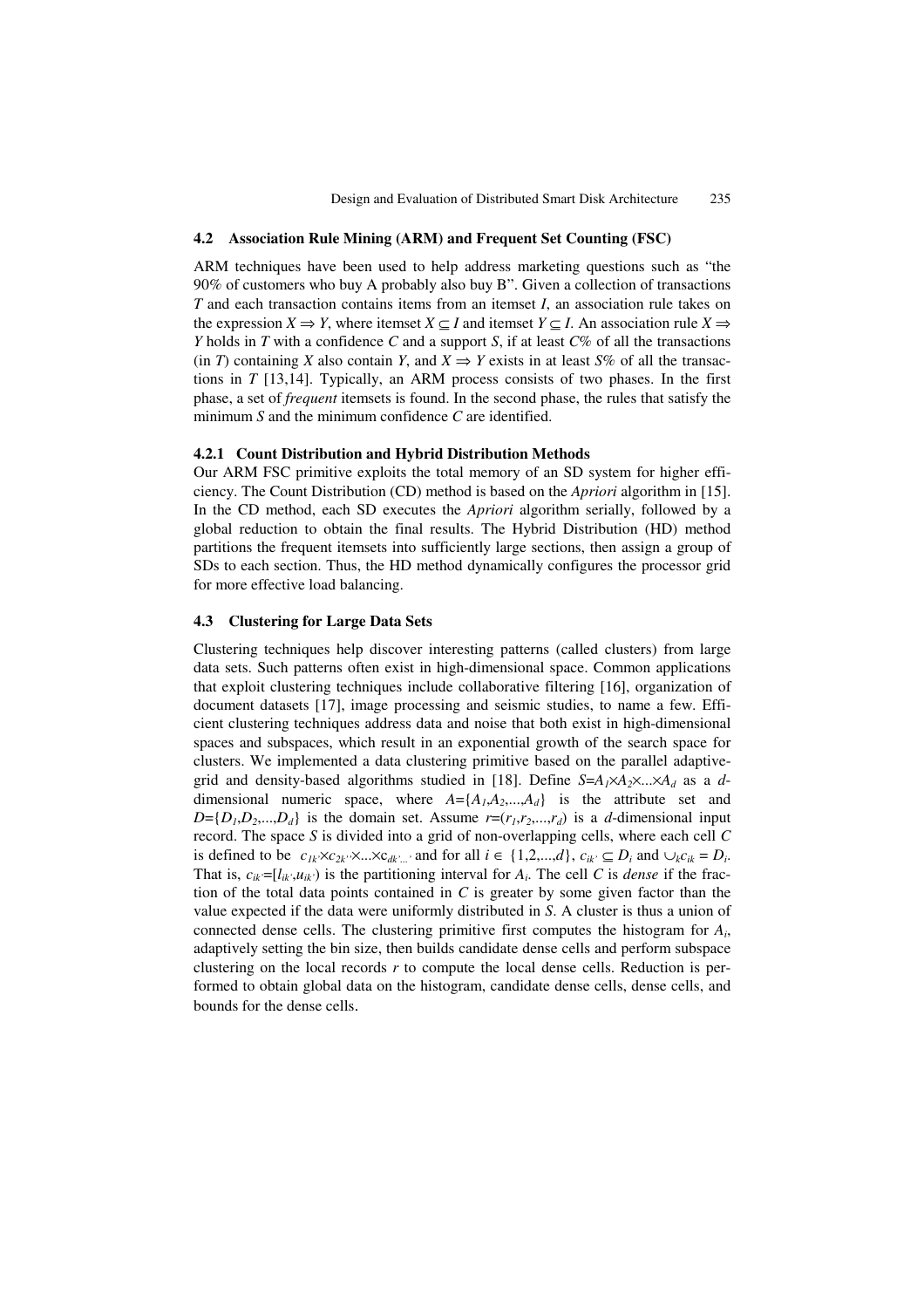### **4.4 Two-Dimensional Fast Fourier Transform (2-D FFT)**

FFT is used in many scientific problems. The memory requirement on the SD motivates our evaluation of out-of-core 2-D FFT. The FFT takes *O*(*N* lg *N*) time to compute the discrete Fourier transform of an *N*×*N* matrix. For a distributed-memory model such as our SD architecture, the 2-D FFT can be performed using a parallel out-ofcore transpose- and redistribution-based algorithm [19,20] as follows:

- (1) Distribute input matrix *A* by rows as (BLOCK, \*).
- (2) Perform 1-D FFT on the rows of matrix *A*.
- (3) Perform 2-D transpose on the intermediate matrix *B* from step (2).
- (4) Perform 1-D FFT on the rows of  $B<sup>T</sup>$ .

 We evaluated the out-of-core 2-D FFT over a 2048×2048 complex matrix on the distributed SD architecture. Our implementation is based on the distributed-memory 2-D FFT algorithm prescribed in [21].

# **5 Experiments and Results**

We first compared the performance of the fully distributed SD architecture with that of the partially distributed SD architecture, using TPC-H  $Q_1$ ,  $Q_6$  and  $Q_{12}$ . Then, we evaluated the performance and scalability of the fully distributed SD architecture for the ARM FSC, data clustering, and 2-D FFT. The following platform was used to simulate the workloads: 32 Pentium III Linux PCs running at 500 MHz, each with 64 MB of RAM and a local disk of 6 GB. The PCs are connected via a switched network. We used TPC-H database generator [22] to populate synthesized data into tables with scale factors (SF) of 0.1 and 1.0. *DiskSim* 2.0 simulator [23] was used to simulate the cost of accessing the disk drive.

### **5.1 Fully vs. Partially Distributed SD Architectures**

We simulated with 4, 8, 16, and 32 SDs, page size of 8 KB, on-disk memory size of 32 MB, and SF of 0.1 and 1.0. We measured the execution times of TPC-H  $Q_1$ ,  $Q_6$  and  $Q<sub>12</sub>$ . Figures 4 and 5 suggest that the fully distributed SD system provides further performance improvement over the partially distributed system. We used the formula  $T_{pD}/T_{FD}$  to evaluate the improvement obtained with a given number of SDs, where  $T_{pp}$ denotes the query execution time on the partially distributed SD system and  $T_{FD}$  denotes that on the fully distributed SD system. For example, in processing  $Q_{\scriptscriptstyle 6}$ , hardly any noticeable improvement was achieved regardless of the number of SDs used, since  $Q_6$  contains less than 0.01% of communication time. On the other hand,  $Q_1$  contains about 10.4% communication time, while  $Q_{12}$  averages 0.56%. The low proportion of communication in  $Q_{12}$  is attributed to the highly selective *scan* that was performed prior to the *join*, *sort*, and *aggregate* operations in that query. Consequently, when running at an SF of 1.0 (the validation data size required by the TPC-H benchmark) the  $T_{pD}/T_{pD}$  values for  $Q_1$  ranged from 2.88 to 3.41, and from 1.20 to 2.30 for  $Q_{12}$ , as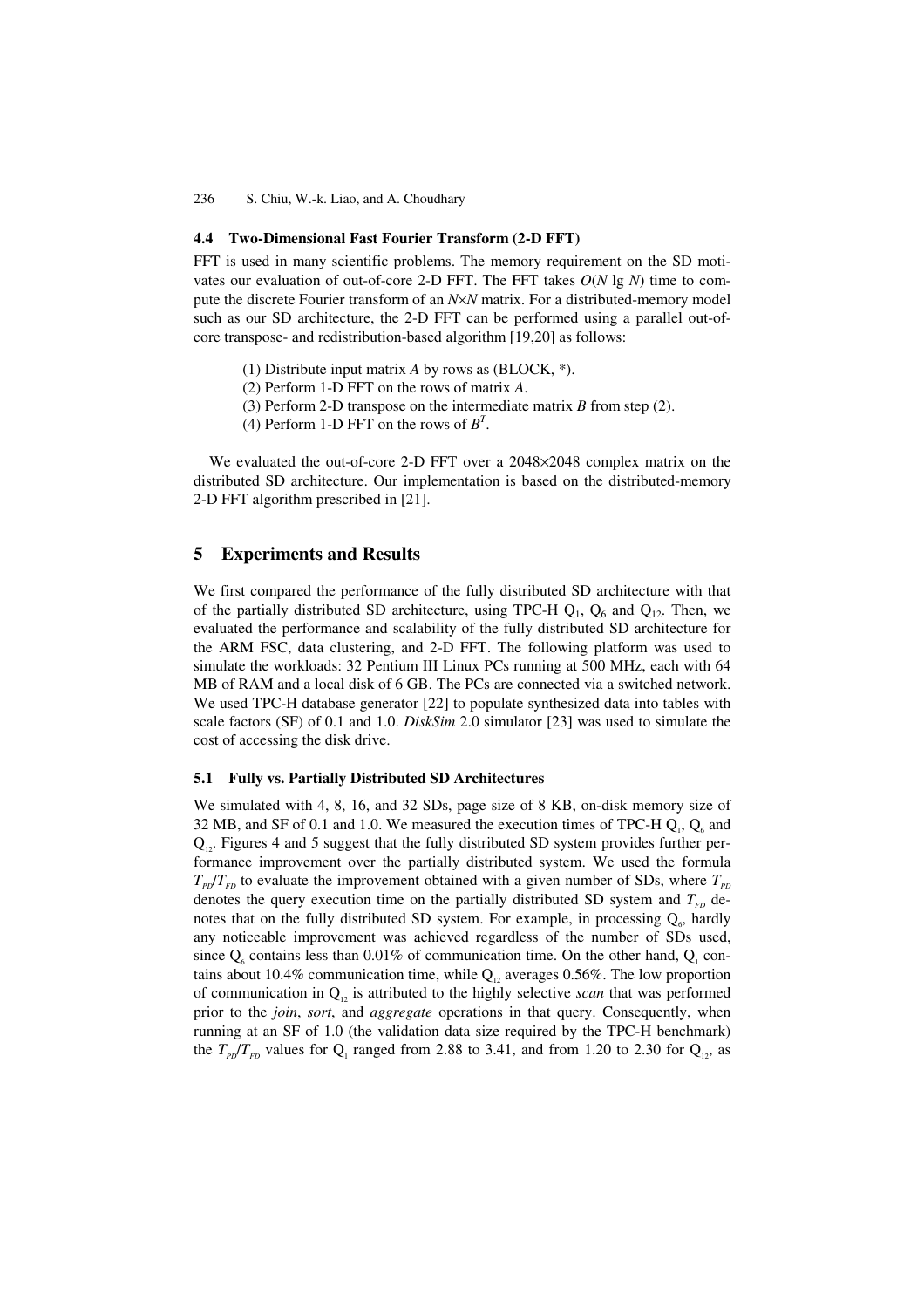

**Fig. 4.** Performance of partially vs. fully distributed SDs on  $Q_1$ ,  $Q_6$  and  $Q_{12}$  with SF of 0.1

expected. Increasing the data size from SF=0.1 to SF=1.0, however, exposed the inefficiency of our nested loop-based *join* primitive.

#### **5.2 Association Rule Mining Frequent Set Counting**

A synthetic transaction database was generated using the data generator from IBM [24]. The database had an average transaction size of 20, each transaction containing up to 25 distinct items. 100K transactions were generated for each SD. Figures 6 and 7 present the results for our ARM FSC primitive executed on SD systems with 2, 4, 8, 16 and 32 disks, using data page sizes of 4K, 8K, 16K, 32K and 64K bytes, and 64MB on-disk memory. The single-SDG processing model was assumed in this experiment. Figure 6 shows the results when the primitive uses the CD method; Figure 7 shows when the primitive uses the HD method.

 Note that since data size increases linearly with the number of SDs, keeping the response time constant demonstrates scalability. Except for the data page size of 16 KB, the performance of the two methods are quite comparable at the 5% minimum support level– an indication that the hash tree for the frequent itemsets was able to fit into the available (64 MB) on-disk memory used in our evaluation.

#### **5.3 Data Clustering Primitive**

The data-clustering primitive discussed in Section 4.3 was executed over a data set of 2,234,961 records ( $\approx$  179 MB), which contains 20-dimensional data with 5 clusters, and each cluster is of 5 dimensions. As with the ARM FSC primitive, we experimented with SD systems of 2, 4, 8, 16 and 32 disks, using data page sizes of 8K, 16K, 32K and 64K bytes with 64 MB on-disk memory. We also executed the primitive on a system with only 1 SD, where the processing is effectively serial.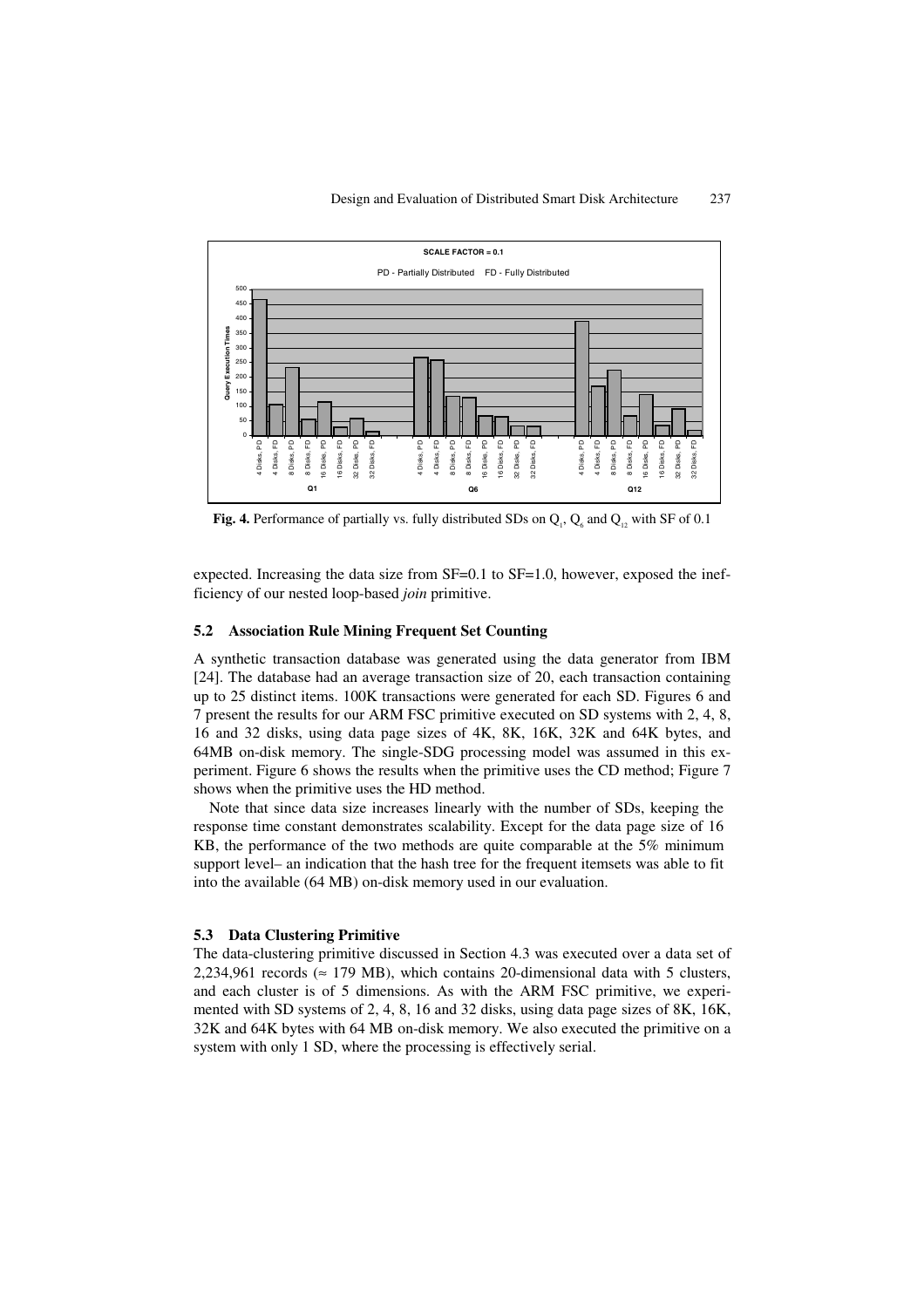

**Fig 5.** Performance of partially vs. fully distributed SDs on  $Q_1$ ,  $Q_6$  and  $Q_{12}$  with SF of 1.0



 **Fig. 6.** Performance of FSC with the CD **Fig. 7.** Performance of FSC with the HD method method

Figure 8 shows the performance of the clustering primitive when system size is scaled up, with the page size fixed at 64 KB. The results demonstrated that both the compute time taken to populate the candidate dense cells and the I/O time decreased when the number of SDs increases. Results for page sizes of 8 KB, 16 KB and 32 KB showed similar trend. Figure 9 presents the total response times of the clustering primitive versus number of SDs for all four page sizes. The results show a reduced response time as we increased data page size.

#### **5.4 Two-Dimensional FFT**

We evaluated the performance of the 2-D FFT primitive with 1, 2, 4, 8, 16 and 32 SDs for various data page sizes and 64 MB on-disk memory, and normalized all execution times with respect to the base case where 1 SD with a data page size of 4 KB are used.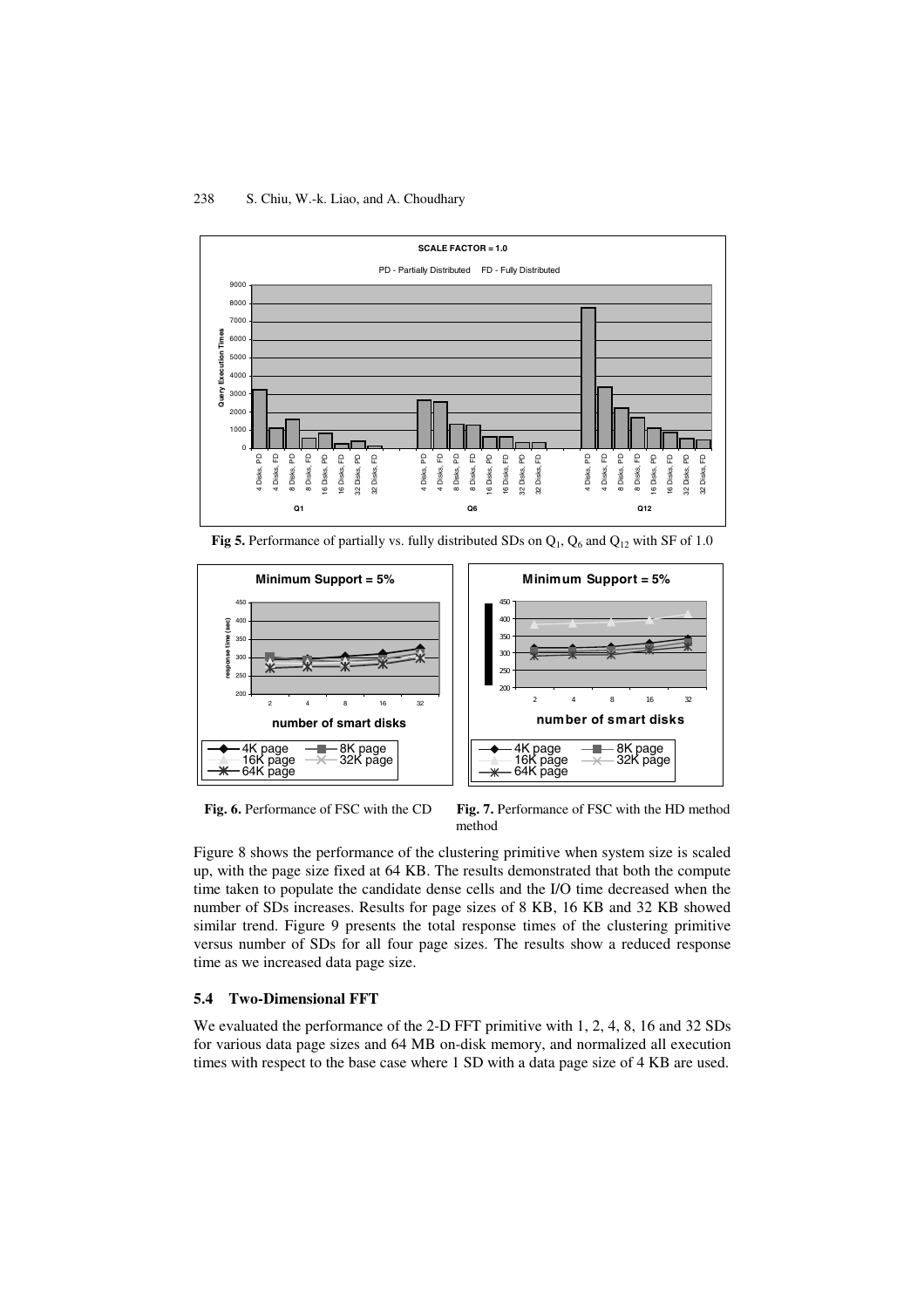

**Fig. 8.** Performance of clustering primitive **Fig. 9.** Overall scalability of clustering primitive

Our results show larger speedups for smaller data pages at smaller system size. As we increase the number of SDs, such difference in speedups diminishes. Figure 10 presents our results for the 2-D FFT workload.



**Fig. 10.** Relative execution times of 2-D FFT

# **6 Conclusions and Future Work**

For disk-based storage systems, increasing processing power on the disk results in offloading user-level code closer to data. Built on the progress to date, we showed that a distributed Smart Disk model is feasible. We evaluated a distributed Smart Disk architecture using TPC-H queries, ARM FSC, data clustering and 2-D FFT workloads. Our results suggest that such architecture would outperform a partially distributed, and thus, a centralized system. Our results also demonstrate that the Smart Disk architecture scales well with increased system size and data size. For future work, query optimization techniques for distributed-memory parallel databases can be studied to exploit cost models and load-balancing techniques.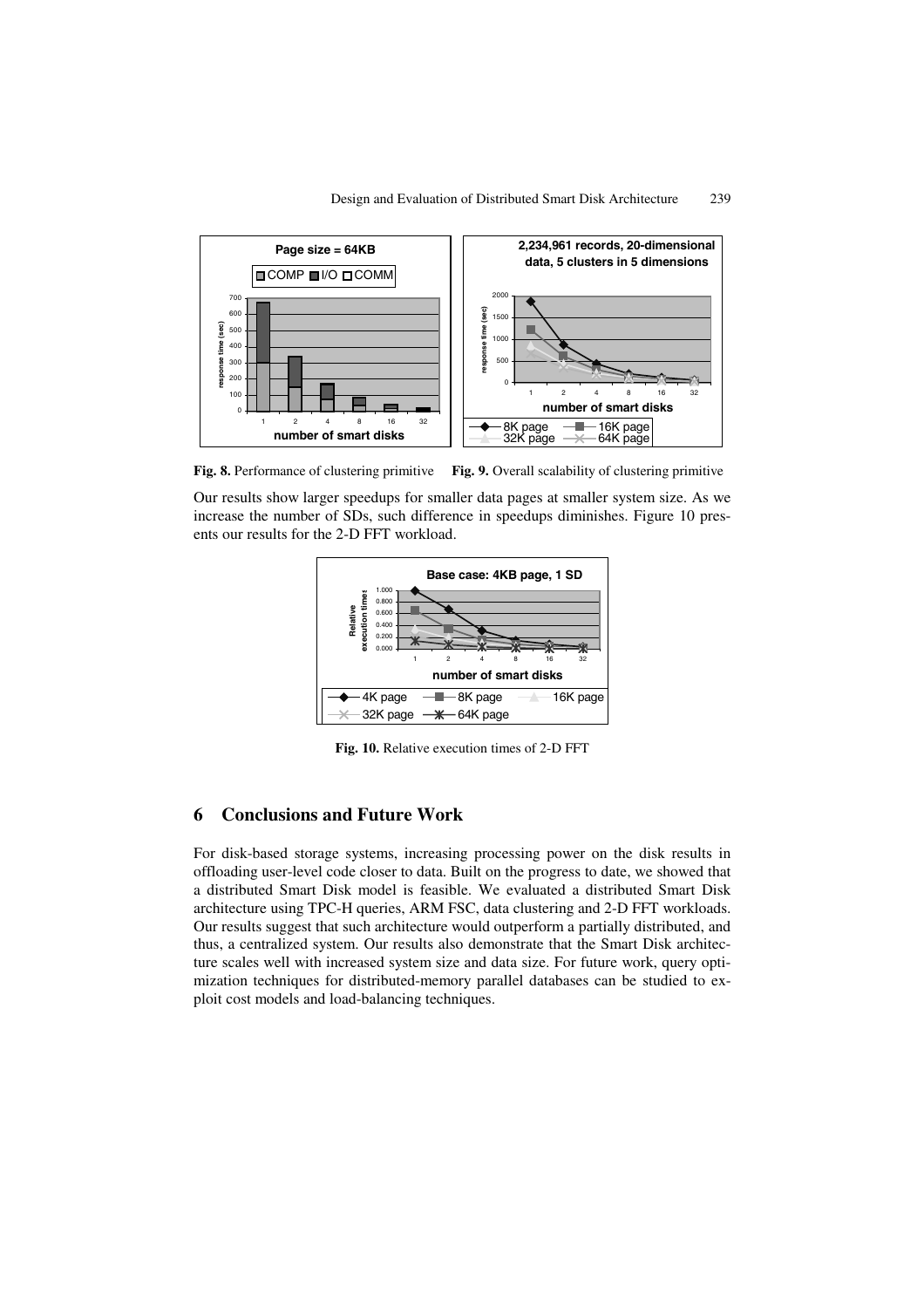# **References**

- 1. W. Hsu, A. Smith and H. Young, "Projecting the Performance of Decision Support Workloads on Systems with Smart Storage (SmartSTOR)". Report No. UCB/CSD-99– 1057. August 1999.
- 2. G. Gibson and R. Van Meter, "Network Attached Storage Architecture". Communications of the ACM, 43(11). November 2000.
- 3. D. Dewitt and J. Gray, "Parallel Database Systems: The Future of High Performance Database Processing". Communications of the ACM, 36(6). June 1992.
- 4. J. Gray and A. Reuter, Transaction Processing: Concepts and Technique. Morgan Kaufmann.
- 5. M. Uysal, A. Acharya and J. Saltz, "Evaluation of Active Disks for Decision Support Databases". International Conference on High Performance Computing Architecture. January 2000.
- 6. Acharya, M. Uysal and J. Saltz, "Active Disks: Programming Model, Algorithms and Evaluation" International Conference on ASPLOS. 1998.
- 7. E. Riedel, C. Faloutsos and D. Nagle, "Active Disk Architecture for Databases". Carnegie Mellon University. Report No. CMU-CS-00-145. April 2000.
- 8. K. Keeton, D. Patterson and J. Hellerstein, "A Case for Intelligent Disks". SIGMOD Record, 27(3).
- 9. G. Memik, M. Kandemir and A. Choudhary, "Design and Evaluation of Smart Disk Architecture for DSS Commercial Workloads", International Conference on Parallel Processing.
- 10. InfiniBand Trade Association, "InfiniBand Architecture Specification Volume 1 Release 1.0.a".
- 11. X. Li, P. Lu, J. Schaeffer, J. Shillington, P. S. Wong and H. Shi, "On the Versatility of Parallel Sorting by Regular Sampling". Parallel Computing, Vol. 19, pp. 1079–1103. 1993.
- 12. Yu and J.Chen, "The PostGreS95 User Manual". University of California, Berkeley. July 1995.
- 13. E-H Han, G. Karypis and V. Kumar, "Scalable Parallel Data Mining for Association Rules". IEEE Transactions on Knowledge and Data Engineering, Vol. 12, No. 3. May/June 2000.
- 14. S. Orlando, P. Palmerini, R. Perego and F. Silvestri, "An Efficient Parallel and Distributed Algorithm for Counting Frequent Sets". VECPAR 2002 HPC for Computational Science. June 2002.
- 15. R. Agrawal and J. C. Shafer, "Parallel Mining of Association Rules". IEEE Transactions on Knowledge and Data Engineering, 8(6): 962–969. December 1996.
- 16. L. H. Ungar and D. P. Foster, "Clustering Methods for Collaborative Filtering". AAAI Workshop on Recommendation Systems. 1998.
- 17. Y. Zhao and G. Karypis, "Evaluation of Hierarchical Clustering Algorithms for Document Datasets". University of Minnesota Technical Report #02–022.
- 18. H. Nagesh, S. Goil and A. Choudhary, "Parallel MAFIA: Parallel Subspace Clustering for Massive Data Sets". Data Mining for Scientific and Engineering Applications. Academic Publishers. 2001.
- 19. R. Bordawekar, A. Choudhary and J. Ramanujam, "Compilation and Communication Strategies for Out-of-Core Programs on Distributed Memory Machines". CIT Center for Advanced Computing Research. Scalable I/O Initiative Technical Report. November 1995.